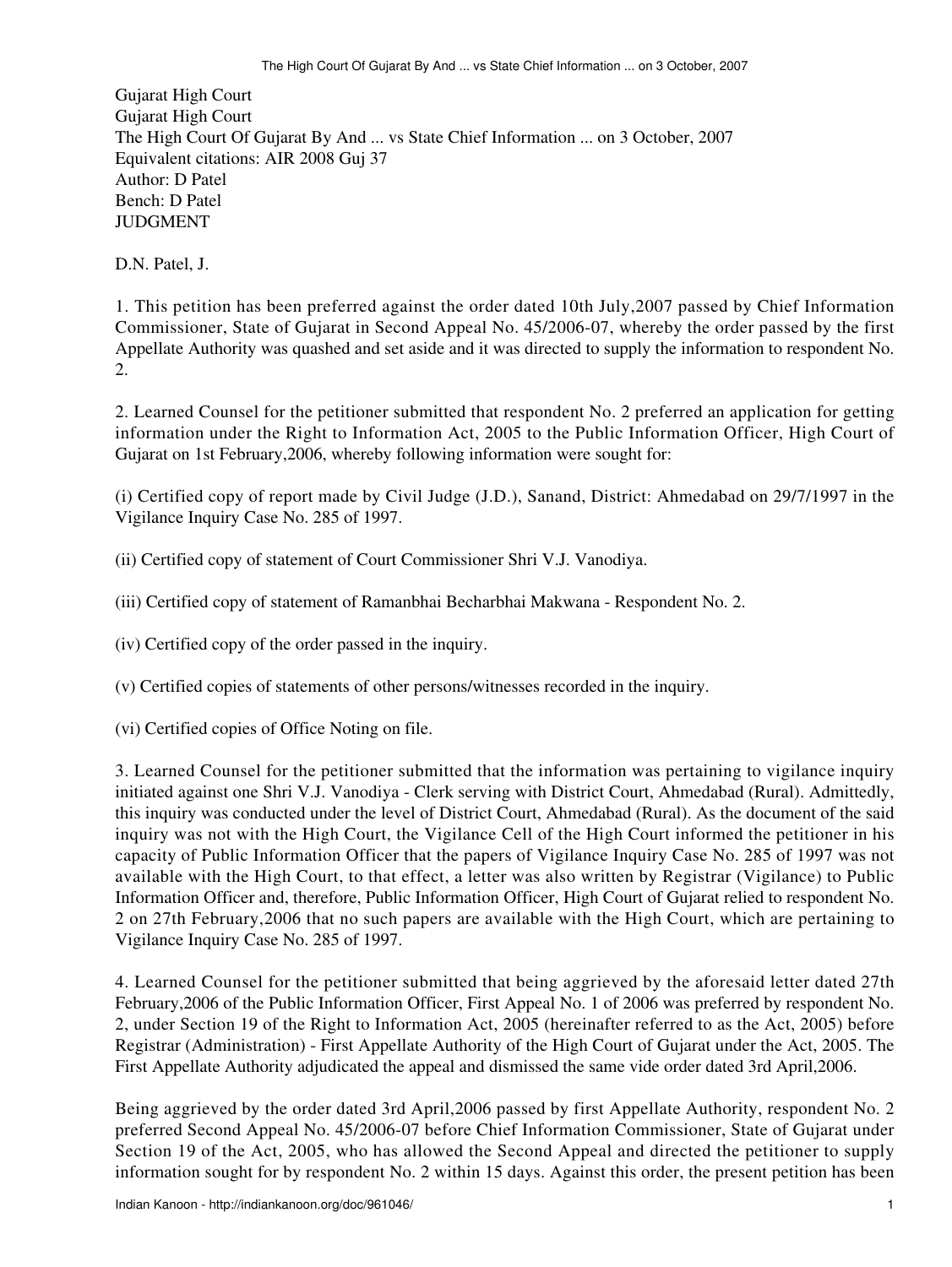preferred by the petitioner.

5. Learned Counsel for the petitioner mainly submitted that the order passed by Chief Information Commissioner, State of Gujarat is erroneous and contrary to the decision rendered by this Court in the case of Reliance Industries Limited v. Gujarat State Information Commission and Ors. now reported in AIR 2007 Gujarat 203 as well as against the decision rendered by this Court in the case of Gokalbhai Nanbhai Patel v. Chief Information Commissioner and Ors. now reported in 2007(3) G.L.H. 352 and submitted that if the information is pertaining to third party, it cannot be supplied without following a procedure as laid down by the Act, 2005, especially as referred under Section 11 of the Act, 2005.

6. Learned Counsel for the petitioner further submitted that the impugned order is dehors and contrary to Rule 4 of the Gujarat High Court (Right to Information) Rules, 2005. It is also submitted by learned Counsel for the petitioner that the Vigilance Inquiry Case No. 285 of 1997 was against one Shri V.J. Vanodiya- Clerk serving with District Court, Ahmedabad (Rural). The said inquiry was conducted at the level of District Court, Ahmedabad (Rural). The papers is lying with the District Court, Ahmedabad (Rural) and, therefore, Public Information Officer of District Court, Ahmedabad (Rural) ought to have been made as a party respondent as well as Shri V.J. Vanodiya also ought to have been made as a party respondent because this person's information is asked by respondent No. 2. Neither of these two persons are joined as party-respondents and neither these two have been heard before passing the impugned order and, therefore also, the impugned order deserves to be quashed and set aside.

7. Learned Counsel for the petitioner further submitted that as per Rule 4 of the Gujarat High Court (Right to Information) Rules, 2005, if the requested information does not fall within the jurisdiction of the authorised person, it shall order return of the application to the applicant in Form C as soon as practicable, normally within fifteen days. This Rule has been followed by Public Information Officer of the High Court of Gujarat. The validity of this Rule 4 is at all challenged before the Second Appellate Authority and, therefore, the Second Appellate Authority ought to have drawn attention to Rule 4 of the Gujarat High Court (Right to Information) Rules, 2005 and as this Rule 4 has been properly appreciated by the Second Appellate Authority.

8. Learned Counsel for the petitioner submitted that Second Appellate Authority has no power, jurisdiction and authority to direct High of Gujarat to supply information pertaining to third party namely Shri V.J. Vanodiya and it is also pertaining to Vigilance Inquiry conducted by District Court, Ahmedabad (Rural).

9. Learned Counsel for the petitioner submitted that if the information is relating to third party, public interest must outweighs the private and individual interest. The nature of information sought for by respondent No. 2 is pertaining to Vigilance Inquiry, disclosure of which affects third party and, therefore, it cannot be supplied without following the procedure as per Section 11 of the Act, 2005. This aspect of the matter has not at all appreciated by Second Appellate Authority. At length, learned Counsel for the petitioner has placed reliance upon the decision rendered by this Court in the case of Reliance Industries Limited v. Gujarat State Information Commission and Ors. now, reported in AIR 2007 Gujarat 203 as well as upon the decision rendered by this Court in the case of Gokalbhai Nanbhai Patel v. Chief Information Commissioner and Ors. now, reported in 2007(3) GLH 352.

10. Learned Counsel for respondent No. 1 submitted that the order passed by respondent No. 1 is true, correct, legal and in consonance with the facts of the present case. It is further submitted that it is true that the information is pertaining to third party, which is sought for by present respondent No. 2. Third party is not joined as a party respondent. If the information is not with the present petitioner then the application must be sent to the concerned Public Information Officer, as per the provisions of the Act, 2005 and, therefore, the order passed by respondent No. 1 is true and correct.

11. Learned Counsel for respondent No. 2 submitted that the order passed by respondent No. 1 is absolutely true, correct and in consonance with the facts of the case. The information is pertaining to Vigilance inquiry of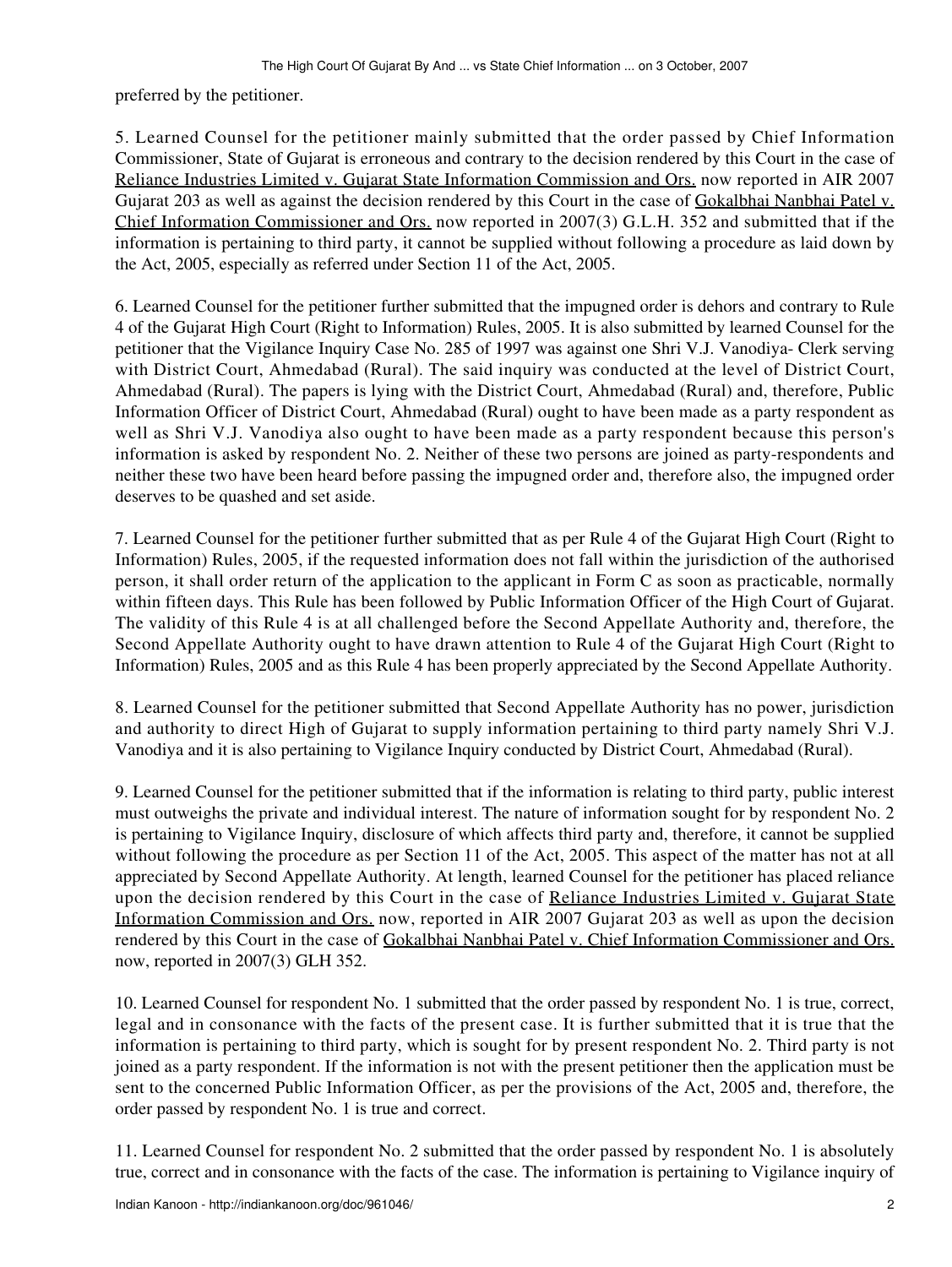one Shri V.J. Vanodiya ought to have been supplied either by High Court of Gujarat or by District Court, Ahmedabad (Rural) and, therefore, this Court may not interfere with the order passed by Chief Information Commissioner, State of Gujarat. The goal to be achieved by the Act, 2005 is to supply information and not to withhold the information and, therefore, the order passed by Second Appellate Authority is absolutely true and correct.

12. Having heard the learned Counsel for both the sides and looking to the facts and circumstances of the case, the order dated 10th July,2007 passed by Chief Information Commissioner, State of Gujarat in Second Appeal No. 45/2006-07 deserves to be quashed and set aside, for the following facts and reasons:

(i) It appears, prima facie, from the facts of the case that the respondent No. 2 is a applicant, who has applied for getting information under Section 6 of the Right to Information Act, 2005 on 1st February,2006. The information, which is sought for is pertaining to Vigilance inquiry conducted by District Court, Ahmedabad (Rural), which is pertaining to one Shri V.J. Vanodiya - clerk working with District Court, Ahmedabad (Rural). This information is pertaining to third party and without giving an opportunity of being heard to the third party namely V.J. Vanodiya, no information can be supplied to respondent No. 2.

(ii) It is also kept in mind by all the Public Information Officer, first Appellate Authority as well as Second Appellate Authority under the Right to Information Act, 2005 that if any information, which is sought for is relating to third party or supplied by third party or has been treated as confidential by that third party, always a procedure as laid down under Sections 7(7) and 11 of the Act, 2005 should be followed scrupulously. In the facts of the present case, no such procedure has been followed as laid down under Section 11 of the Act, 2005 and, therefore, the order passed by Second Appellate Authority deserves to be quashed and set aside.

(iii) As the information sought for by respondent No. 2 is pertaining to third party i.e. about Vigilance Inquiry of one Shir V.J. Vanodiya - clerk working with District Court, Ahmedabad (Rural), he must be joined as a party-respondent. Neither in the First Appeal nor in the Second Appeal preferred by respondent No. 2, Mr. V.J. Vanodiya was joined as a party respondent.

(iv) The information sought for by respondent No. 2 is pertaining to Vigilance Inquiry Case No. 285 of 1997. The statement of the witnesses in the vigilance inquiry have also been demanded. Admittedly, this inquiry was conducted by District Court, Ahmedabad (Rural). All District Court has its own Public Information Officer. An application was given by respondent No. 2 to the High Court of Gujarat and, therefore, Public Information Officer of Gujarat High Court has replied that vigilance inquiry of the aforesaid person has never been conducted by the High Court. It is also informed by Public Information officer, High Court of Gujarat that as no such information is available with the High Court, nothing is required to be supplied to respondent No. 2. This communication is dated 27th February,2007. This order is absolutely true, correct and in consonance with the decision rendered by this Court in the case of Reliance Industries Limited v. Gujarat State Information Commission and Ors. now, reported in AIR 2007 Gujarat 203 as well as in the case of Gokalbhai Nanbhai Patel v. Chief Information Commissioner and Ors. now, reported in 2007(3) GLH 352.

(v) The information sought for by respondent No. 2 was pertaining to a third party and, therefore, Public interest must outweigh the private and individual interest. It has been held by this Court in the case of Reliance Industries Limited v. Gujarat State Information Commission and Ors. now, reported in AIR 2007 Gujarat 203, especially in para 11, as under:

11. What satisfaction must be arrived at, prior to disclosure of information about third party:

Looking to the provisions of the Act especially Section 8(d), 8(j) and proviso to Section 11(1) and looking to the process of disclosing information to the applicant 'relating to or supplied by the third party and treated as confidential by the third party', the Act imposes a duty upon Public Information Officer to arrive at a conclusion that public interest in disclosure outweighs, harm or injury, to the protected interest of such third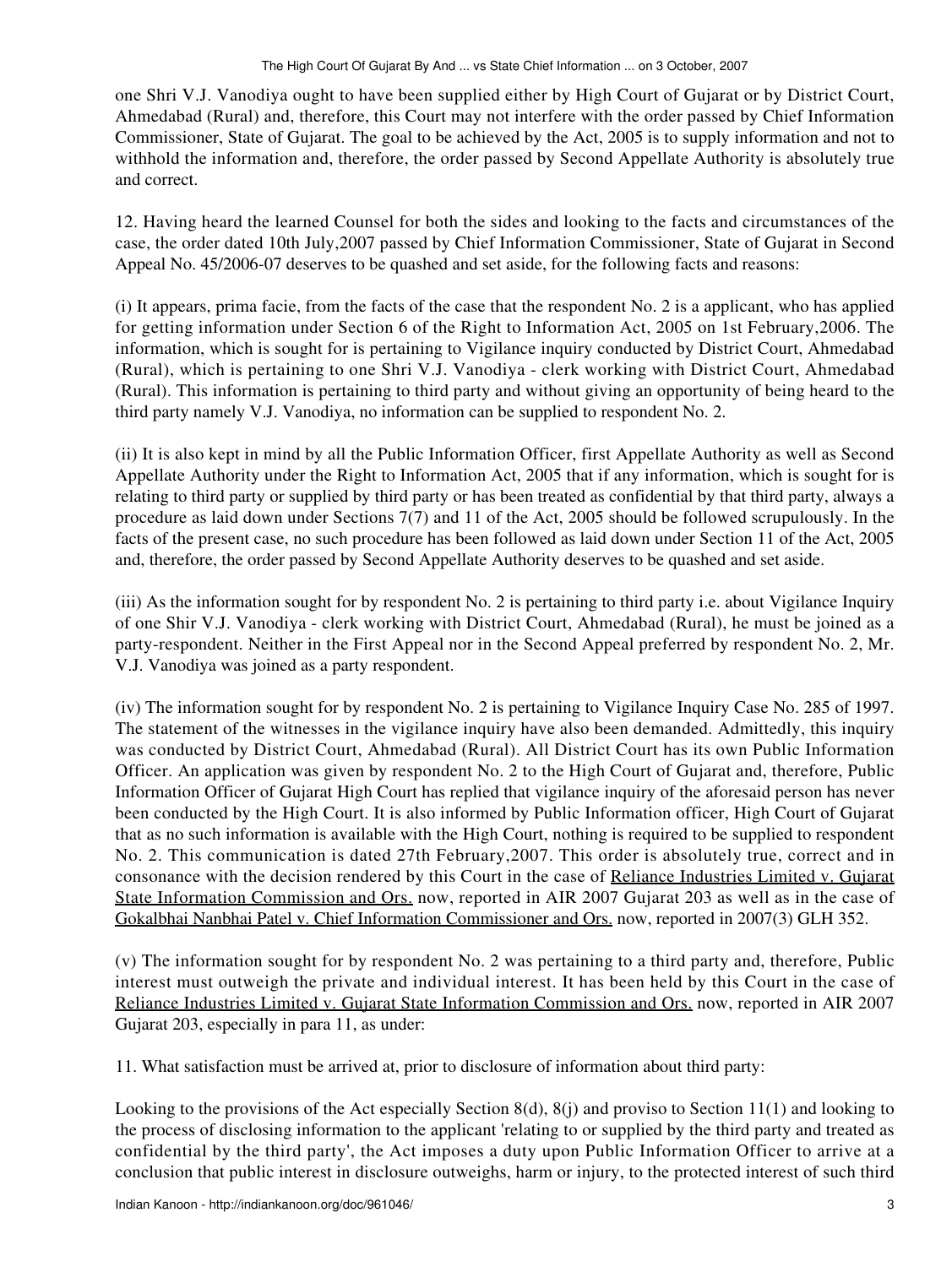party, or larger public interest warrants, disclosure of such information.

In considering whether the public interest in disclosure outweighs in importance any possible harm or injury to the interest of such third party, the Public Information Officer will have to consider the following:

(i) The objections raised by the third party by claiming confidentiality in respect of the information sought for.

(ii) Whether the information is being sought by the applicant in larger public interest or to wreak vendetta against the third party. In deciding that the profile of person seeking information and his credentials will have to be looked into. If the profile of the person seeking information, in light of other attending circumstances, leads to the construction that under the pretext of serving public interest, such person is aiming to settle personal score against the third party, it cannot be said that public interest warrants disclosure of the information solicited.

(iii)The Public Information Officer, while dealing with the information relating to or supplied by the third party, has to constantly bear in mind that the Act does not become a tool in the hands of a busy body to settle a personal score.

It has been held by this Court in the case of Gokalbhai Nanbhai Patel v. Chief Information Commissioner and Ors. now, reported in 2007(3) GLH 352, especially in para 9, as under:

9(IV) Whenever any applicant is applying for getting any information about third party, such information shall be given by Public Information Officer under Section 7 of the Act, 2005, only after following procedure prescribed under Section 11(1) of the Act, 2005 and also keeping in mind Section 7(7) of the Act, 2005. Here no such opportunity of hearing was given to the petitioner by Chief Information Commissioner.

9(V) The concerned authorities have not properly appreciated that the present petitioner was never a party in the First Appeal as well as in the Second Appeal and the order has been passed against the petitioner. No notice was ever issued to the present petitioner and, therefore also, the impugned order deserves to be quashed and set aside. Chief Information Commissioner appears to be ignorant about aforesaid simple judicial process. Bare minimum requirement is, to follow principles of natural justice.

(vi) Looking to the Gujarat High Court (Right to Information) Rules, 2005, especially Rule 4, if any application is preferred for getting information, which is not falling under the jurisdiction of the authorised person, it shall order return of the application to the applicant in Form-C as soon as practicable, normally within fifteen days. Looking to the facts of the present case, no such vigilance inquiry was ever conducted by the High Court but it was conducted by District Court, Ahmedabad (Rural). Immediately information supplied by Public Information Officer, High Court of Gujarat to respondent No. 2 that as the papers of Vigilance inquiry pertaining to one Shri V.J. Vanodiya- clerk of District Court, Ahmedabad (Rural), were not with the High Court, the application was returned and the order was passed by Public Information Officer, High Court of Gujarat that such information cannot be supplied to respondent No. 2 as it is no available with the High Court nor it is available with the vigilance cell of the High Court. This aspect of the matter has been not appreciated by Second Appellate Authority. Rule 4 of the Gujarat High Court (Right to Information) Rules, 2005, reads as under:

4. Disposal of application by the authorised person.

(1) If the requested information does not fall within the jurisdiction of the authorised person, it shall order return of the application to the applicant in Form C as soon as practicable, normally within fifteen days and in any case not later than thirty days from the date of receipt of the application, advising the applicant, wherever possible, about the authority concern to whom the application should be made. The application fee deposited in such cases shall not be refunded.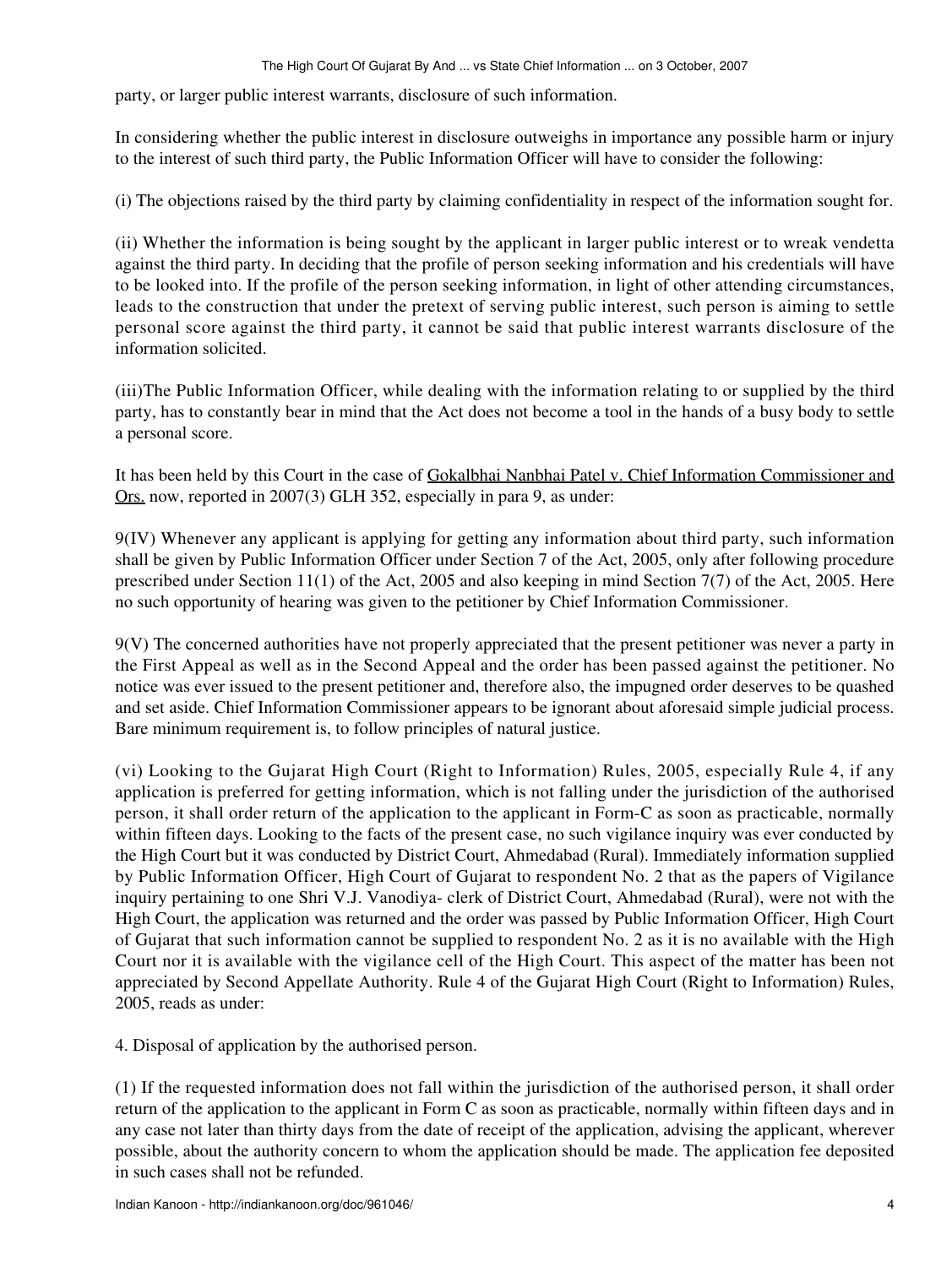(2) If the requested information falls within the authorised person's jurisdiction and also in one or more of the categories of restrictions listed in Sections 8 and 9 of the Act, the authorised person, on being satisfied, will issue the rejection order in Form D as soon as practicable, normally within fifteen days and in any case not later than thirty days from the date of the receipt of the application.

(3) If the requested information falls within the authorised person's jurisdiction but not in one or more of the categories listed in Sections 8 and 9 of the Act, the authorised person, on being satisfied, shall supply the information to the applicant in Form E, falling within its jurisdiction. In case the information sought is partly outside the Jurisdiction of the authorised person or partly falls in the categories listed in Sections 8 and 9 of the Act, the authorised person shall supply only such information as is permissible under the Act and is within its own jurisdiction and reject the remaining part giving reasons therefor.

(4) The information shall be supplied as soon as practicable, normally within fifteen days and in any case not later than thirty days from the date of the receipt of the application on deposit of the balance amount, if any, to the authorised person, before collection of the information. A proper acknowledgement shall be obtained from the applicant in token of receipt of information.

(5) Exemption from disclosure of information - The information specified under Section 8 of the Act shall not be disclosed and made available and in particular the following information shall not be disclosed:

(a) Any information which is not in the public domain or does not relate to judicial functions and duties of the Court and matters incidental and ancillary thereto.

(b) Any information which has been expressly forbidden to be published by the Court or the disclosure whereof may constitute Contempt of Court; or information which includes commercial confidence, trade secrets or intellectual property, the disclosure of which would harm the competitive position of a third party, unless the contempt authority is satisfied that larger public interest warrants the disclosure of such information; or information which would impede the process of investigation or apprehension of prosecution of offenders; or information which relates to any public activity or interest, or which would cause unwarranted invasion of the privacy of the individual unless the Central Public Information Officer or the State Information Officer or the appellate authority, as the case may be, is satisfied that the larger public interest justifies the disclosure of such information.

(c) Any information affecting the confidentiality of any examination conducted by the Gujarat High Court including Gujarat Judicial Service and Gujarat Higher Judicial Service. The question of confidentiality shall be decided by the Competent Authority whose decision shall be final.

(6) Any information which is to be furnished and access to records shall be subject to the restrictions and prohibitions contained in rules/ regulations and destruction of records in force from time to time which may have been notified or implemented by this Court.

(7) Any judicial Officer shall not be compelled to appear in person before the Competent Authorities under the Right to Information Act, 2005, if he has made necessary arrangement for production or supply of materials required by the Competent Authorities under the said Act.

In view of the aforesaid Rule, the order passed by Public Information Officer, High Court of Gujarat as well as the order dated 3rd April,2006 passed by first Appellate Authority namely Registrar (Administration), High Court of Gujarat in First Appeal No. 1 of 2006 is true and correct. The validity of Rule 4 is not under challenge before Second Appellate Authority and, therefore, Rule 4 of the Gujarat High Court (Right to Information) Rules, 2005 ought to have been followed scrupulously by all the authorities working under the Act, 2005. This aspect of the matter has not at all has been appreciated by Second Appellate Authority and, therefore also, the order passed by Second Appellate Authority deserves to be quashed and set aside.